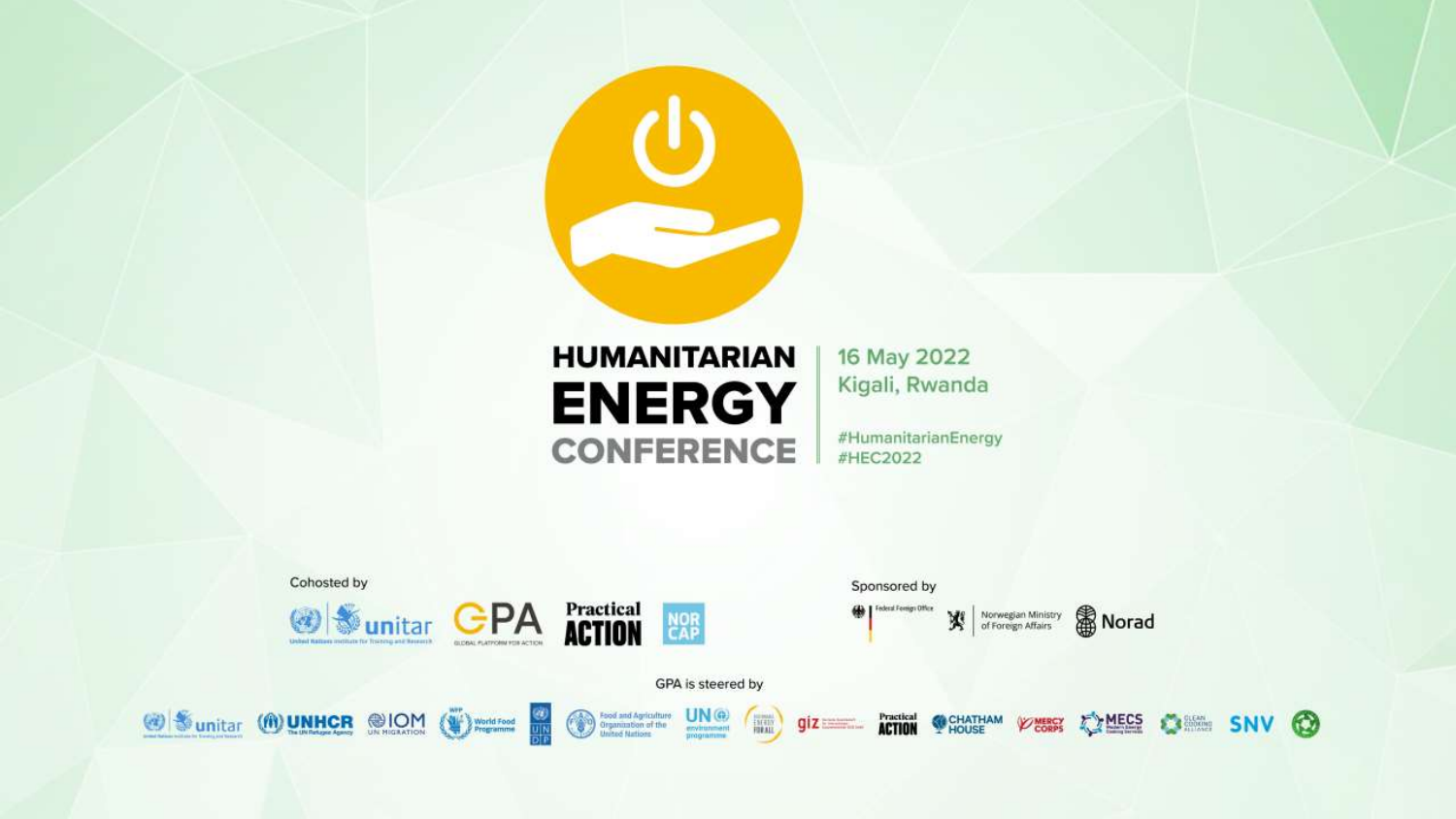

# Session 3 Track A: Inclusive Policies and Enabling Environment

15:30-16:45 CAT

Room A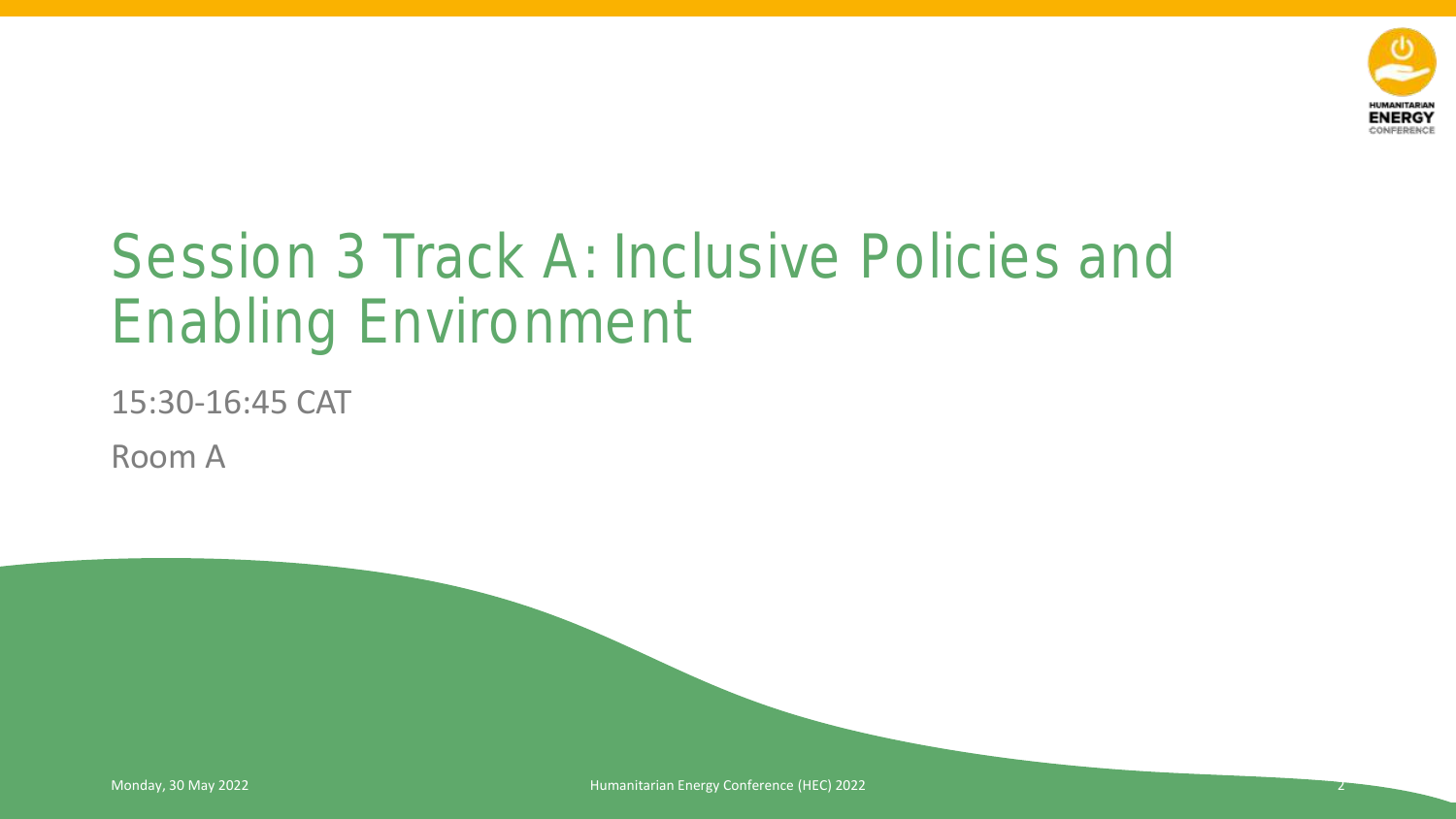

### Moderator



#### Owen Grafham

Chatham House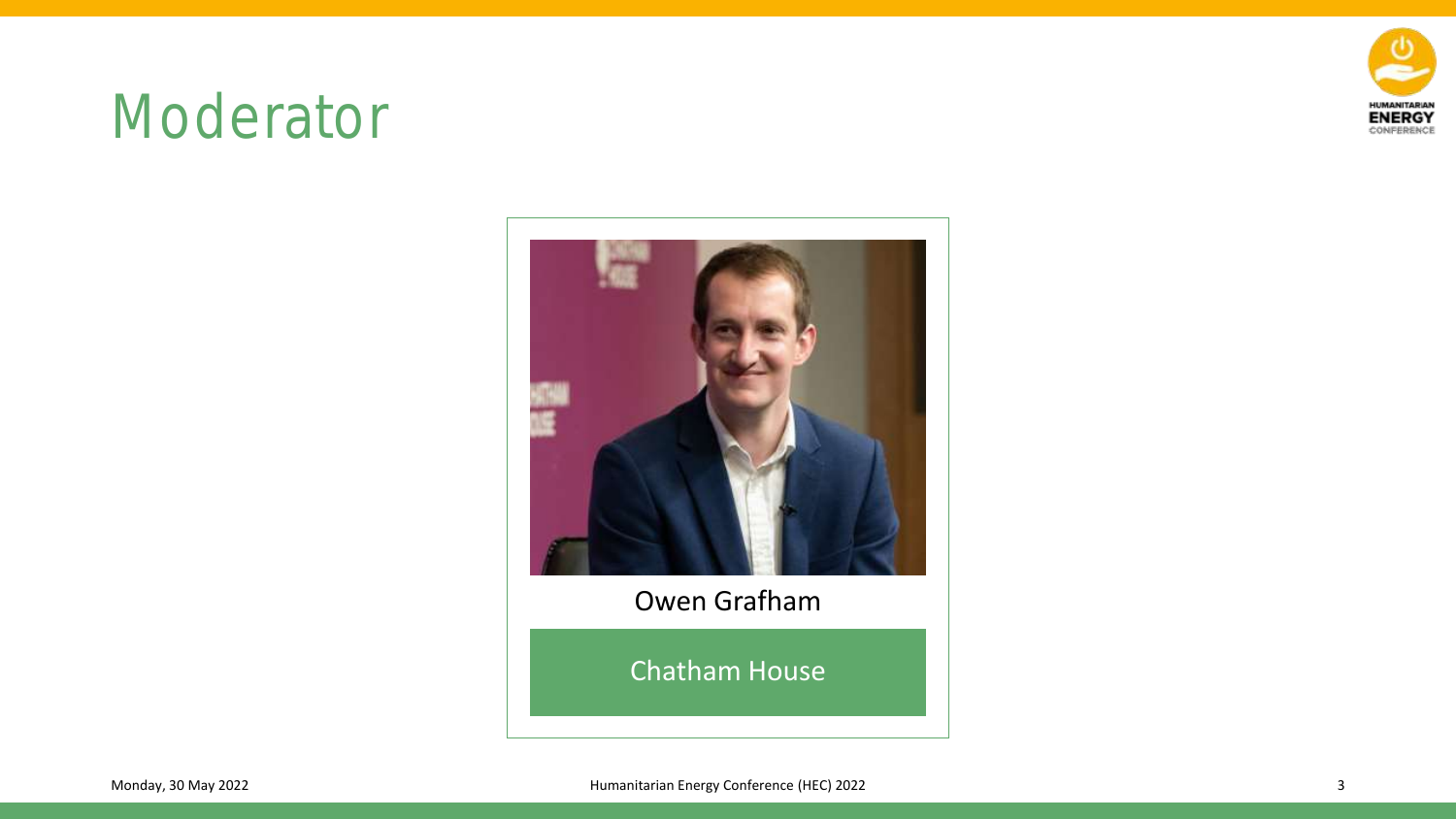# Speakers





**Energy and Natural Resources, County Government of Turkana** 



**Ministry of Energy and Mineral Development of Uganda**  Michael Abimbisibwe



Rachita Misra

**SELCO Foundation** 





**Technische Universität Berlin** 

Monday, 30 May 2022 **Accord 2012 2012 12:33 Monday**, 30 May 2022 4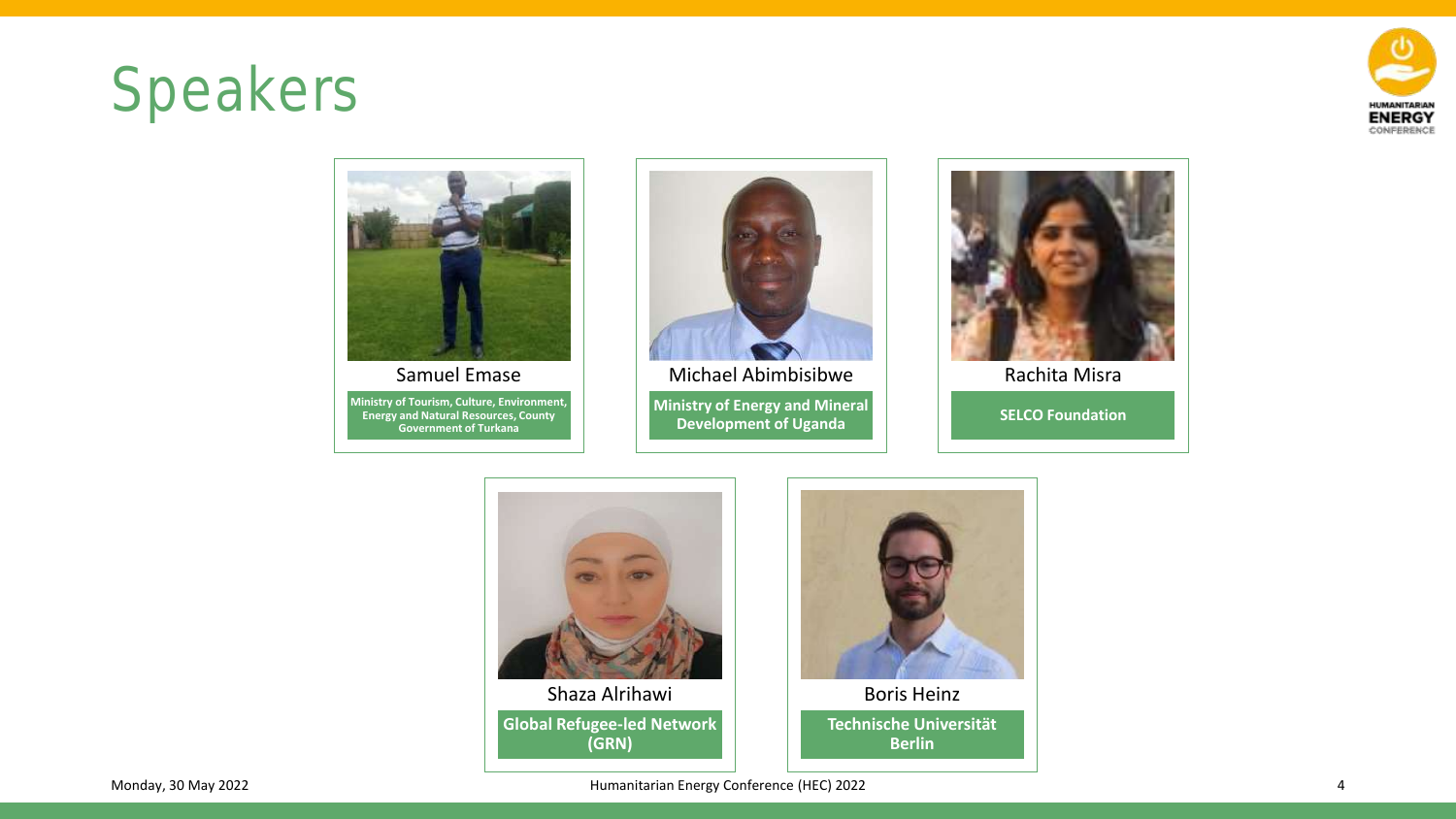

### **Inclusive Policies and Regulatory Environment**  COUNTY GOVERNMENT OF TURKANA **REPUBLIC OF KENYA**

HUMANITARIAN ENERGY CONFERENCE 2022 KIGALI, RWANDA

Eng. Emase Lopetet



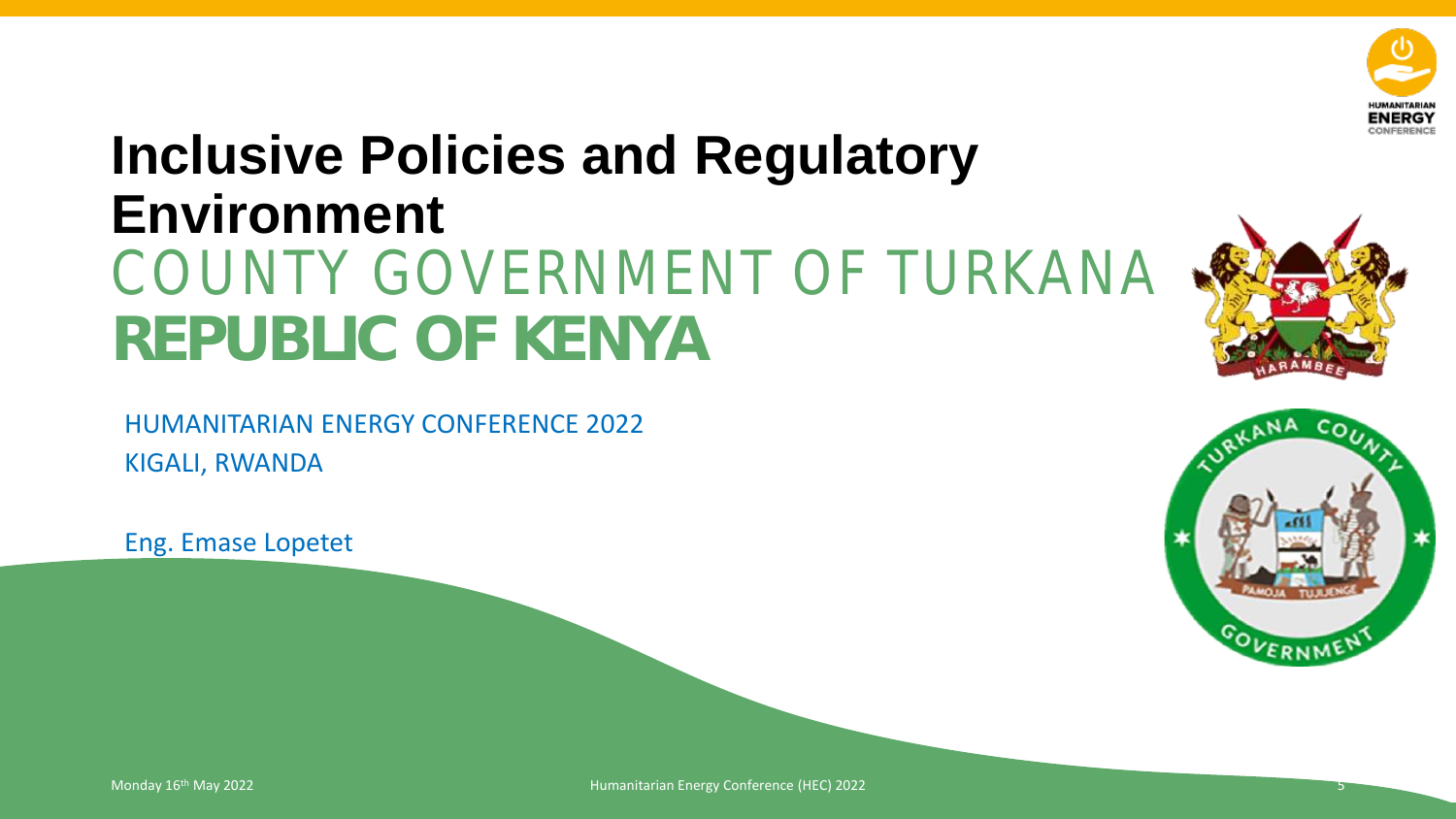# Turkana County





- Kenya is a safe haven for many displaced populations from around the East African region hosting **547,884**\* refugees and asylum seekers & Turkana County hosts **228,000**\* in Kakuma Refugee Camp & Kalobeyei Integrated Settlement. \*(UNHCR, March 2022)
- Two systems of governance; National Government & devolved County Governments e.g., Turkana County. Functions of devolved governance are enshrined in the Kenya Constitution, 2010.

#### **Turkana County**

|                     | <b>Headquarters</b>                       | Lodwar Town            |
|---------------------|-------------------------------------------|------------------------|
|                     | Population                                | 926,976                |
|                     | Land area                                 | 77,000 km <sup>2</sup> |
|                     | <b>Electricity access</b>                 | ~8.6% census 2019      |
|                     | Sub-counties                              | 6                      |
| Monday, 30 May 2022 | Humanitarian Energy Conference (HEC) 2022 | b                      |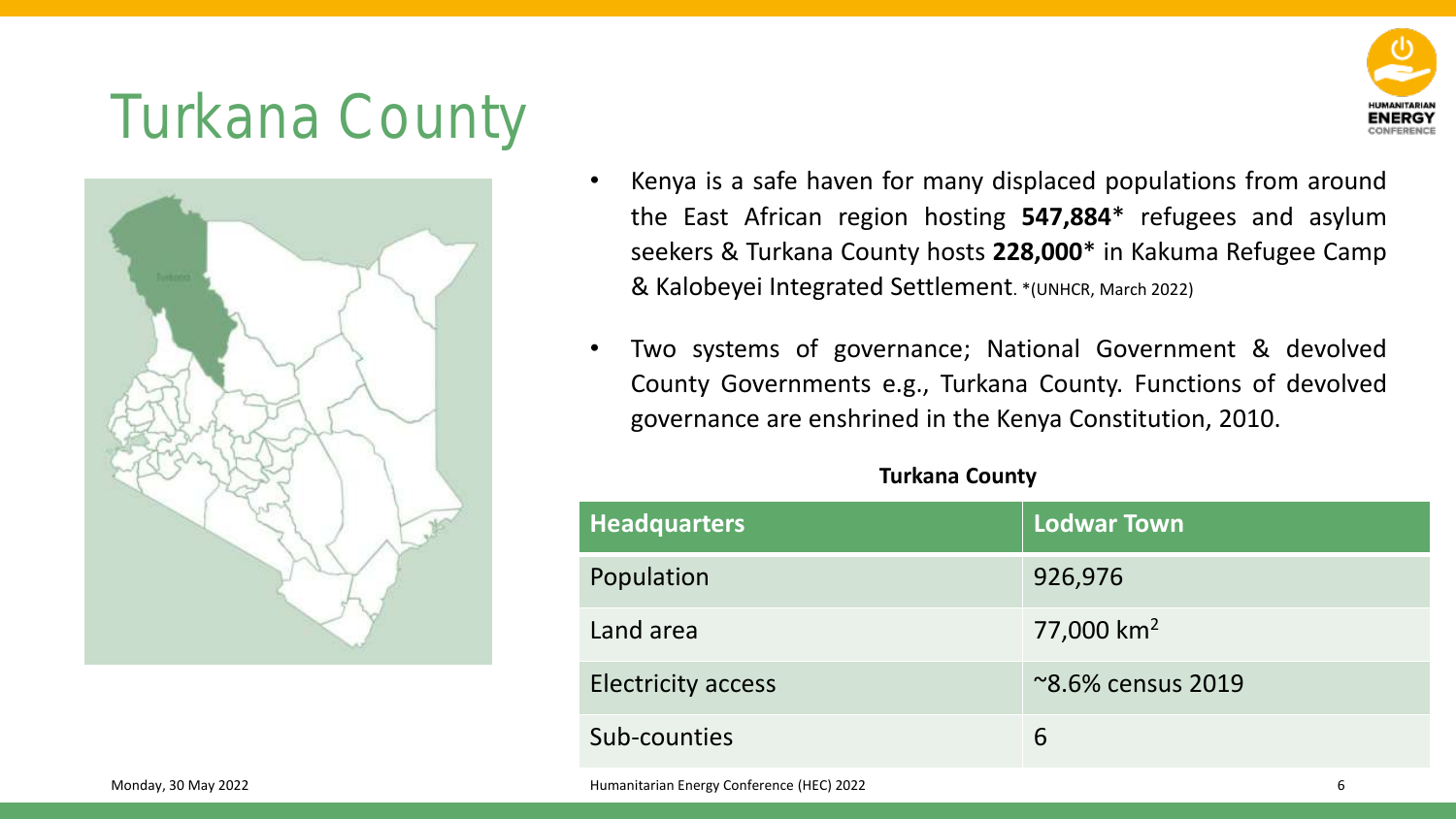# Turkana County Government

### Directorate of Energy

#### **Mandates**

- 1. Harness, creation of awareness on the renewable forms of energy readily available in the county;
- 2. Develop County energy plans, policies and regulations in alignment with existing National energy policies & regulations;
- 3. Collection and maintenance of energy data in the County;
- 4. Enhance better service delivery through installation & routine maintenance of institutional standalone solar PV systems for public institutions in off-grid areas in the county;
- 5. Promote access to clean energy in the County through public private partnerships;
- 6. Facilitation of energy demand by planning for industrial parks and other energy consuming activities in the county;
- 7. Streets and markets lighting.



- Access to electricity is approximately 8.6% (2019 Census); the % has since increased by approximately 4 times: following adoption of several national energy policies e.g KNES 2018-2019, last mile project etc.
- This is through grid connection, mini-grids (public and private);
- In the displacement settings there are 4 mini-grids with an installed capacity of 109 kWp (solar PV) developed and operated by private sector;
- Approximately 704 customers (host and refugee communities) have access to reliable electricity including households, businesses and social institutions
- Expansion of mini-grids in the humanitarian setting targets an additional 2,500 additional connections.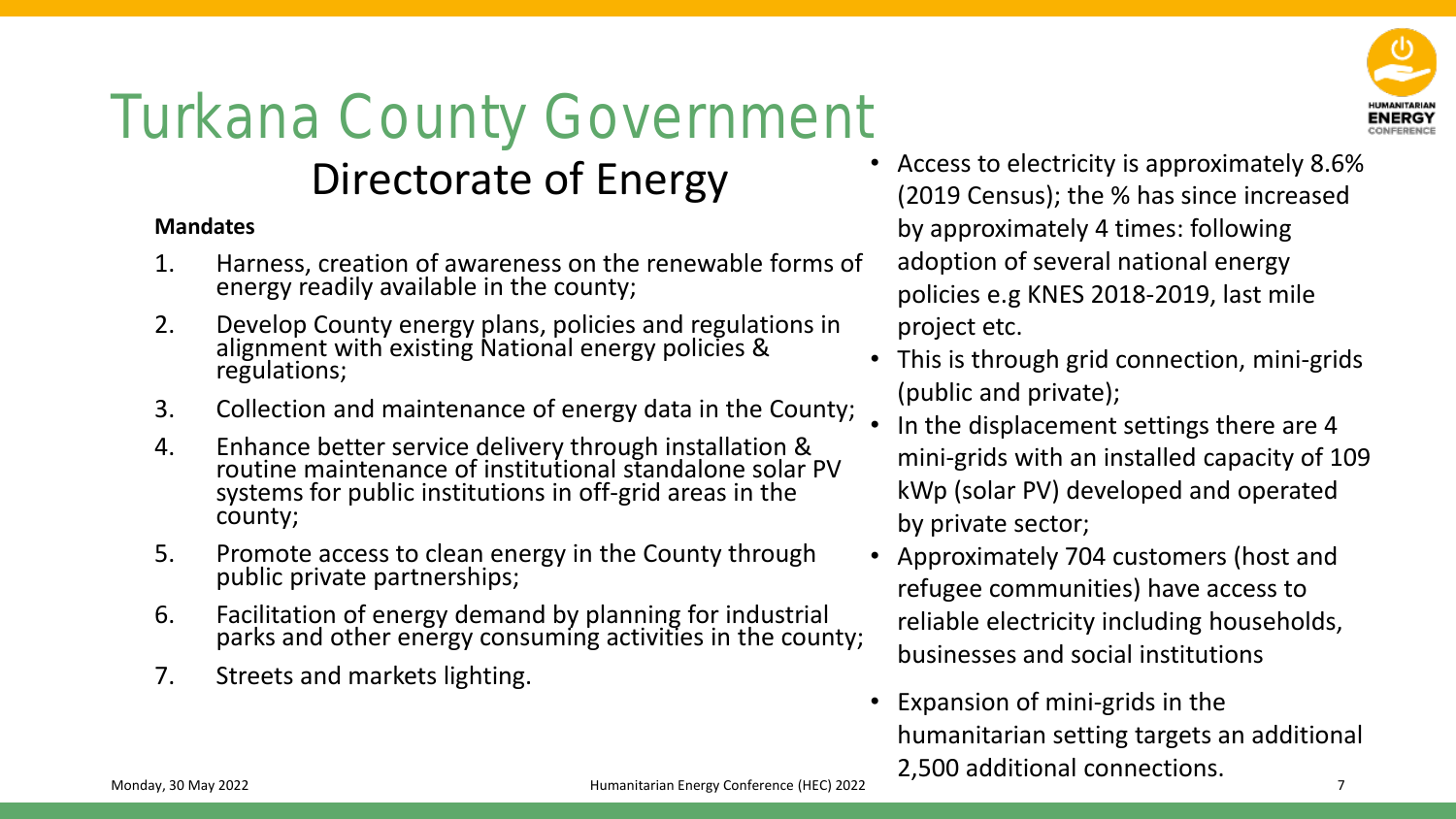# Policy frameworks



#### **National Government**

- National Energy Policy of 2018
- Energy Act 2019
- Kenya Vision 2030 (MTP III).
- Kenya National Electrification Strategy (KNES) 2018-2022,
- Kenya Off-Grid Solar Access Project (KOSAP)
- Green Economy Strategy and Implementation Plan (GESIP)
- Sustainable development Goals (SDG7) & Sustainable Energy for All (SE4ALL)
- Last mile project

#### **Turkana County**

- Turkana County Integrated Development Plan (CIDP);
- Turkana County Energy Sector Plan;
- Turkana County Energy Policy;
- Kakuma Kalobeyei Energy master plan;
- Kalobeyei Integrated Socio-Economic Development Plan (KISEDP).
- Development of Kalobeyei spatial plan;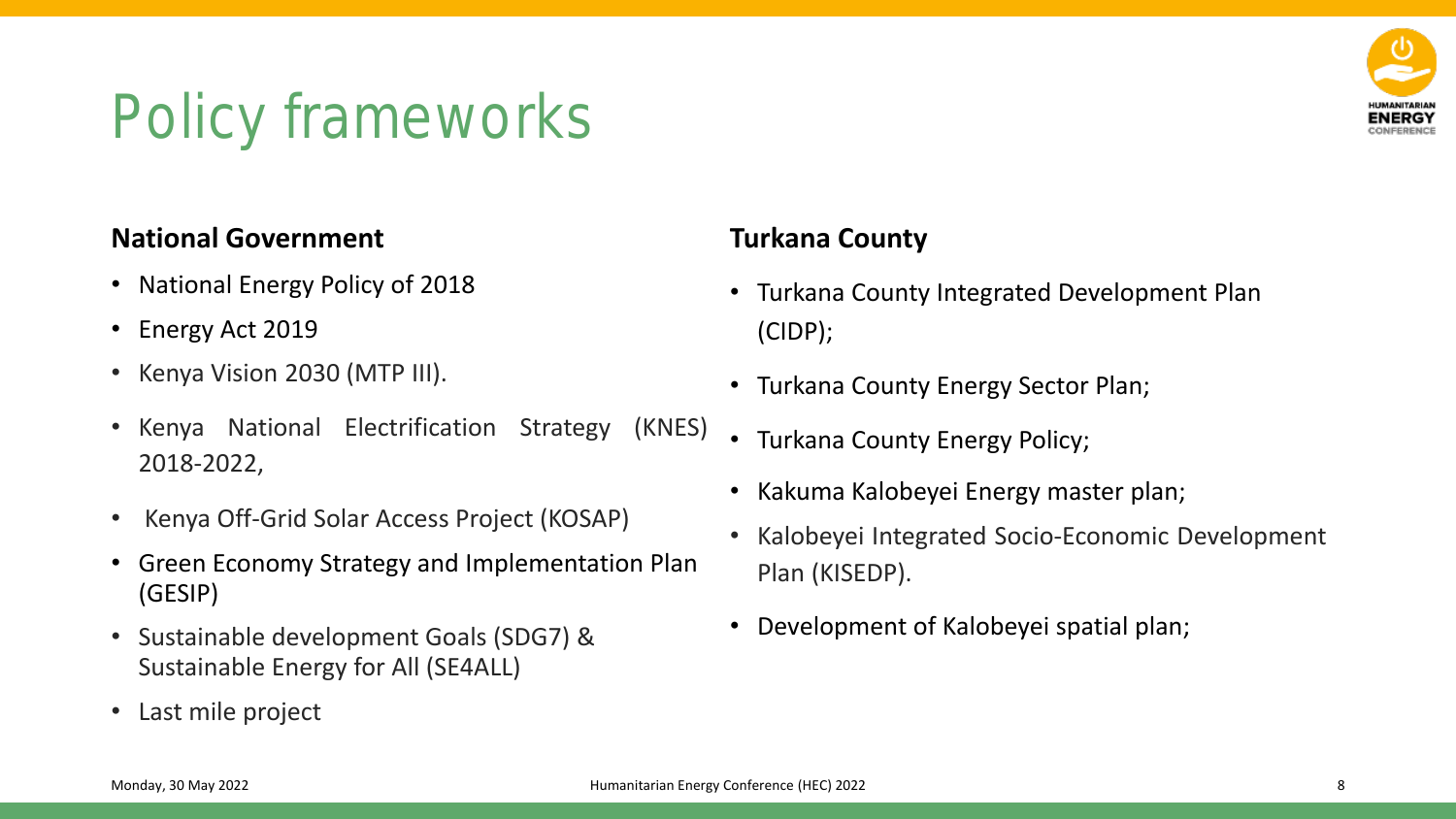

# Integrating Refugee Energy needs

- 1. Data collection and public participation processes in the development of the TCESP with refugee communities
- 2. Kalobeyei Integrated Socio-Economic Development Plan (KISEDP), integrating both refugee and host community needs, chaired by TCG working closely with UNHCR in coordinating interventions of other energy actors in the displacement setting to avoid duplication of roles, build synergies.
- 3. Ongoing development of the Turkana County Energy policy, with technical energy committee of 15 members constituted from different sectors in the county to steer the process and create ownership.
- 4. Waiver on energy related statutory charges to attract private developers to generate and supply electricity to the refugee camps and settlements.
- 5. Land allocation to private developers to facilitate development of solar minigrids at the refugee settlements and displaced host community.
- Capacity building of County government technical officers, policy makers and facility managers on energy policy development and communication.
- Promoting market-based energy access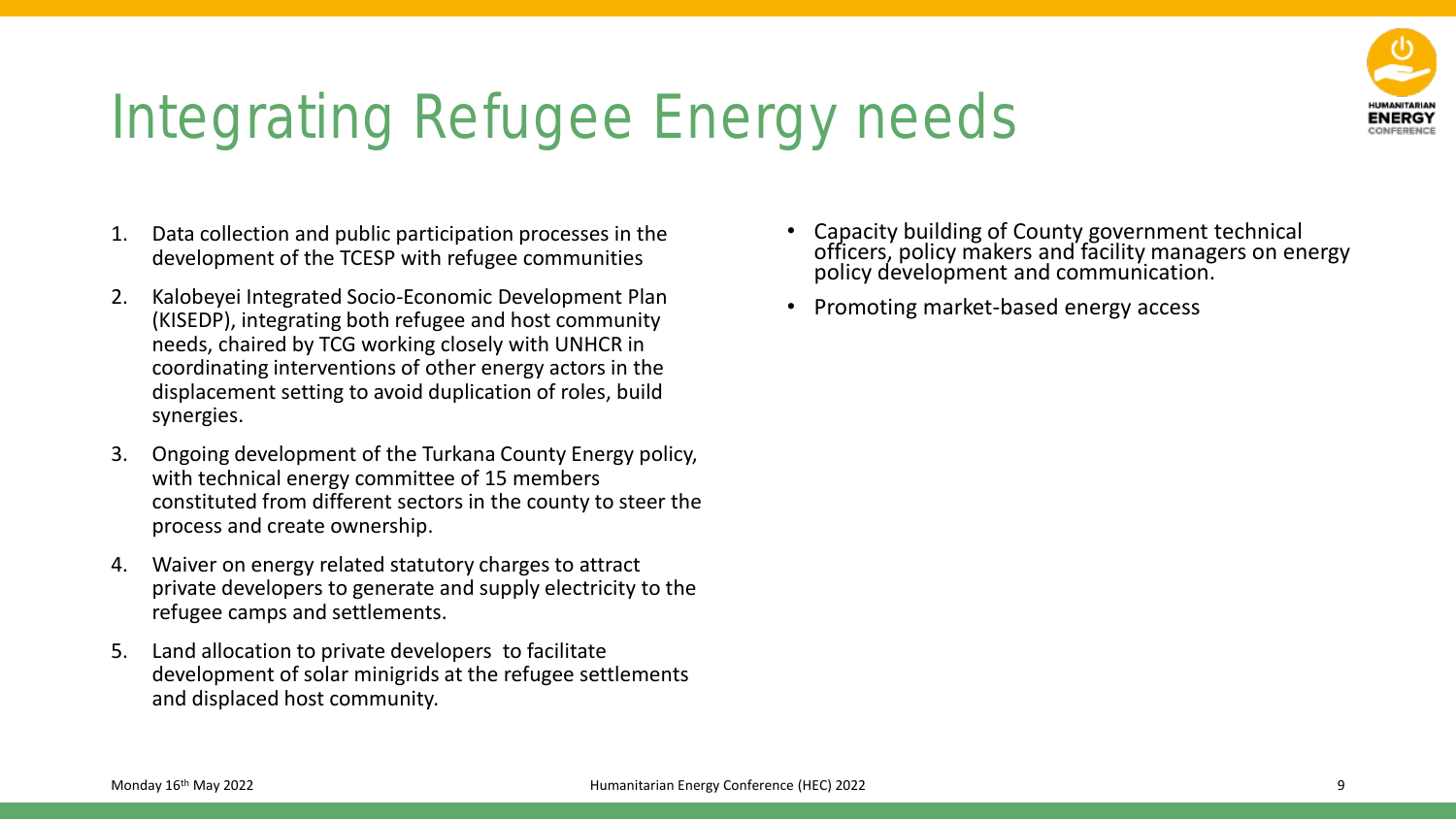### GAPS/AREAS OF PARTNERSHIPS

- Electrification of off-grid areas: Market centres, Institutions, Community facilities, Government offices.
- Harnessing of available renewable energy resources e.g. geothermal, solar, wind, biogas etc.
- Promoting Productive Use of Energy to improve livelihoods and reduce poverty
- Improve security and promotion of 24-hour economy in the settlements and the host community thro' sustainable street and market lighting.
- Development and review of existing policies.
- Promotion of efficient & clean cooking technologies to minimize woodland degradation.
- Capacity Building of County Government staff.
- Energy for agriculture, water, health, sports and education
- Desalination of water
- Expansion of existing power supply in order to accommodate more customers.
- Provision of grants to private power producers.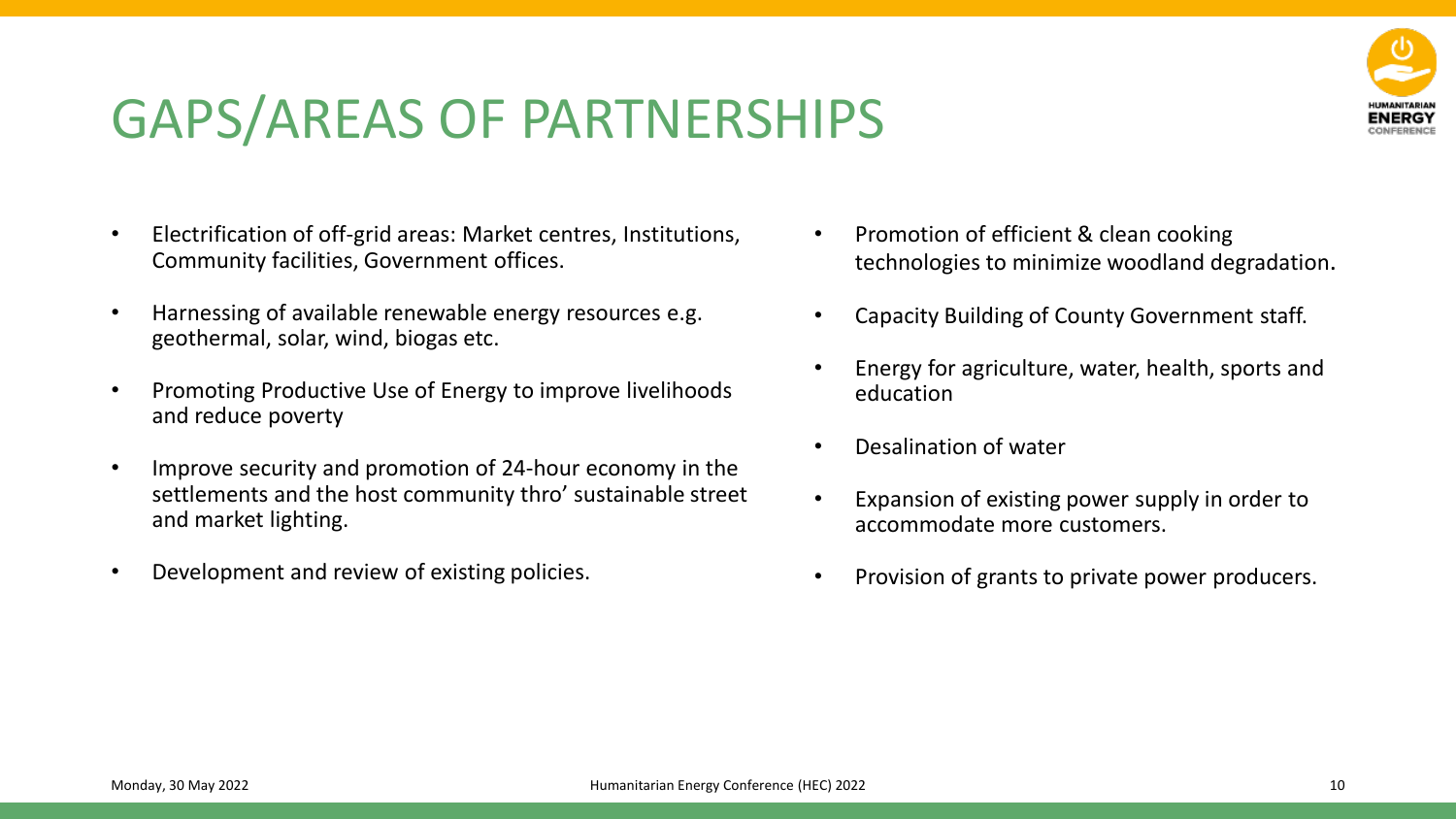

# ASANTE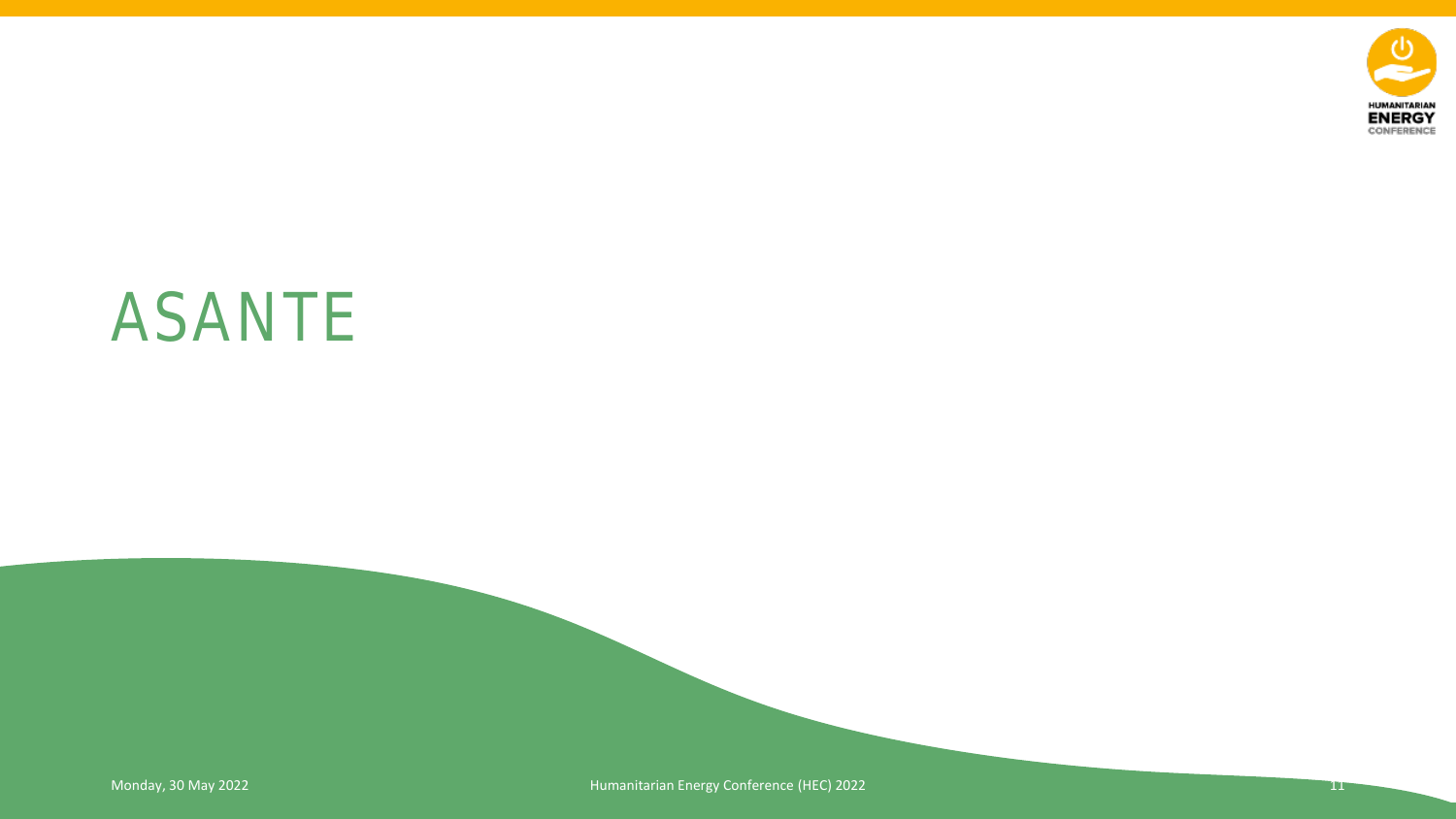

### **Mr. Michael Abimbisibwe**

**Ministry of Energy and Mineral Development of Uganda**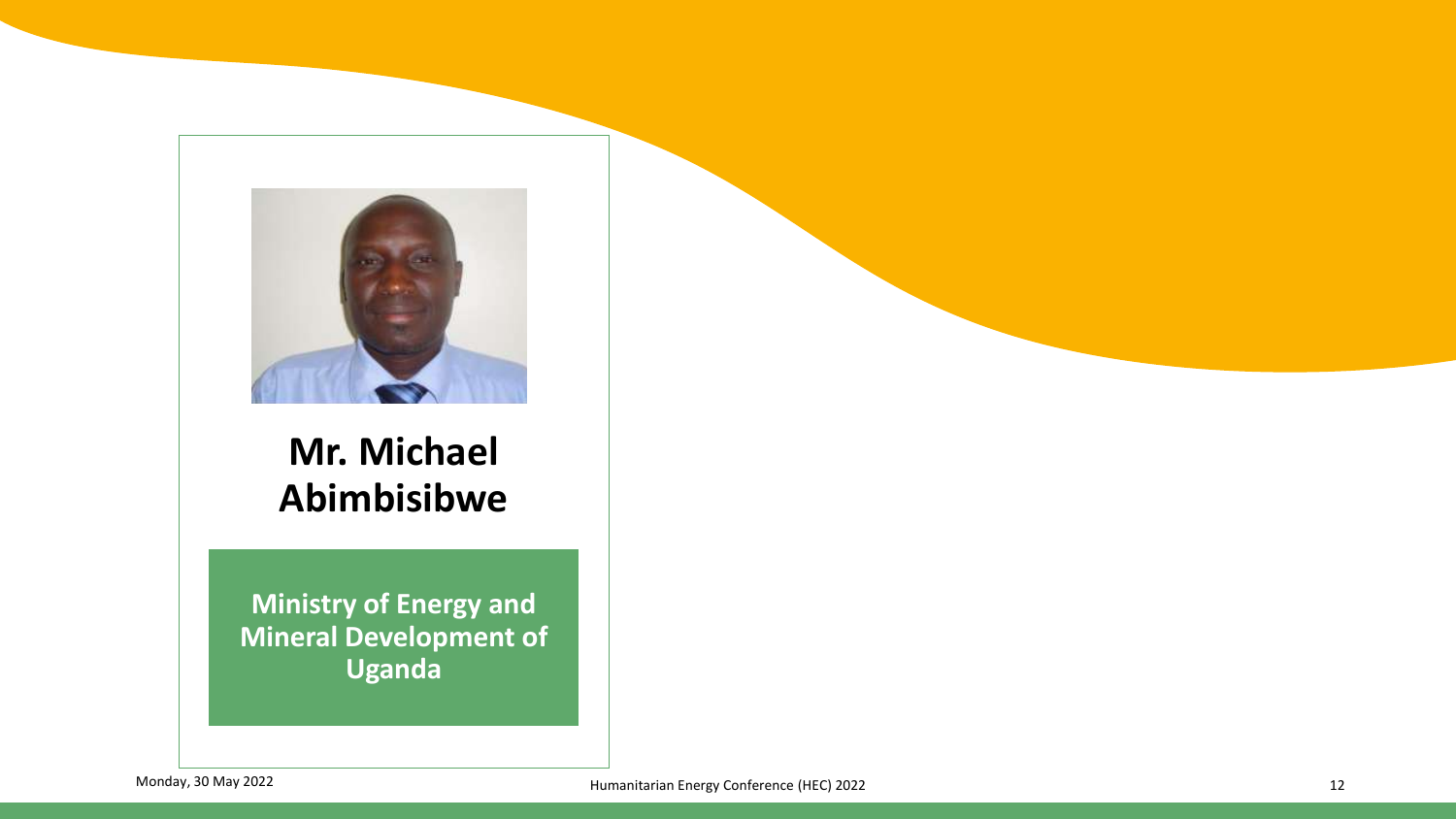### **Enabling Energy Access f Humanitarian Settings**

Inclusive Policies and Regulatory Environment **Humanitarian Energy Conference**







 $-20$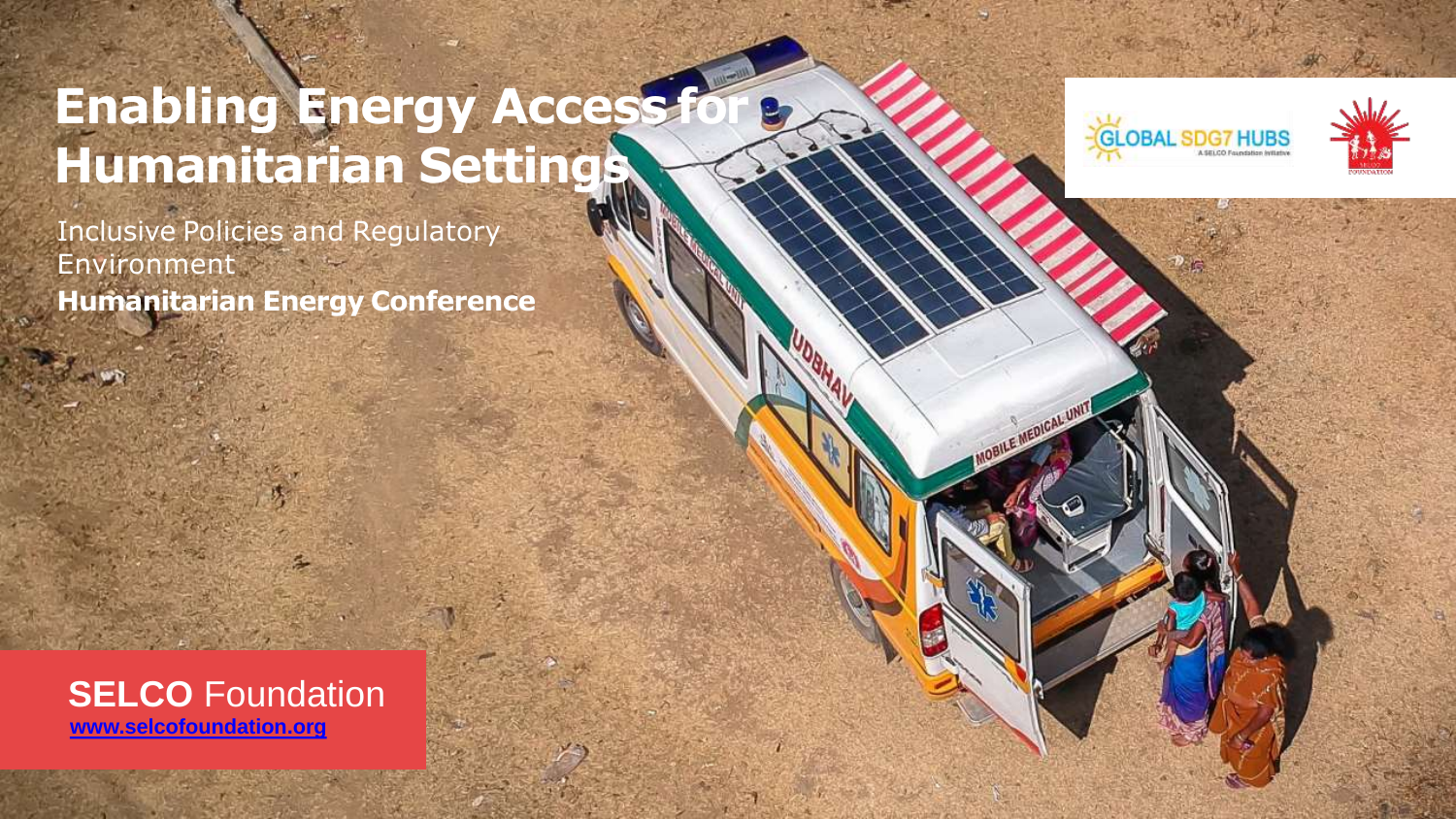#### **Approaches to Program Design and Solution Design for DRE Based Solutions**



#### **Supply Driven Top Down Approach**

Renewable energy and technology decisions areprioritised

May not account for/be tuned to - livelihood needs, market linkages of businesses and ownership dynamics of users, hindering usage/uptake

Cookie-cutter approach to deployment with little consideration for long term viability

#### **Demand Driven Bottom Up Approach**

Livelihood needs, needs for social service provision are prioritised with technology and renewable energy built for them

Ownership models and financial modelling are built in practices, providing for higher chances of success and asset utilisation

More complex to deploy requiring dedicated personnel with livelihood- energy nexus focus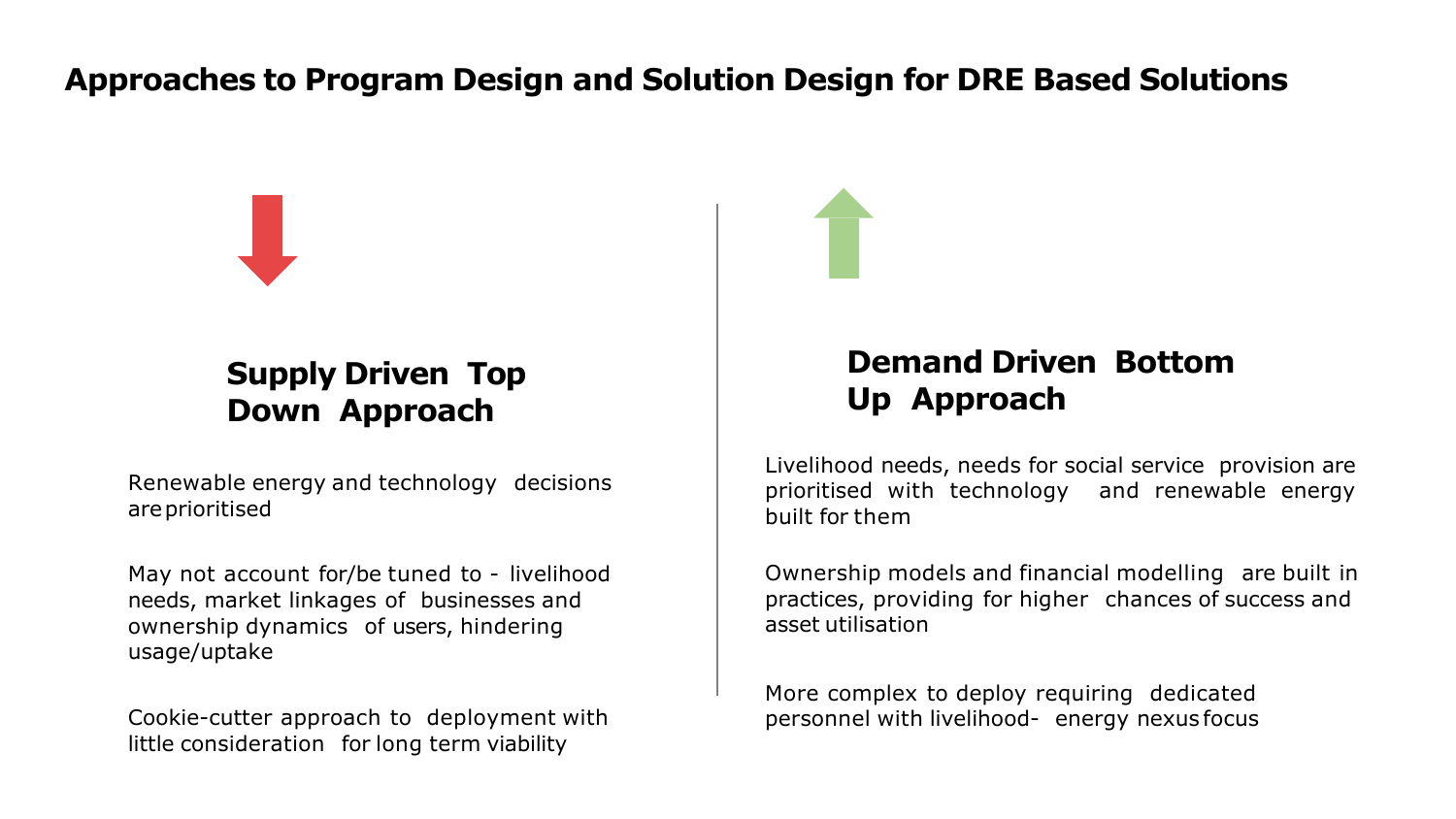#### **REFUGEE SETTLEMENTS**

#### **Nyaragusu Refugee Settlement, Tanzania**



#### **Context:**

- Nyarugusu is the largest refugee camp in Tanzania hosts over **130,000 refugees** in 30,437 households.
- Electricity access is limited and expensive (offgrid diesel generators)
- **Health posts unable to operate beyond 4pm owing to lack of electricity**;
- High operational expenditure for Main hospital using diesel

#### **Local Ecosystem and Ownership:**

- **- Strong local health partner (Tanzanian Red Cross Society) and UNHCR TZ local team**
- Capacity built of key stakeholders on energy- health nexus
- Health facility technicians/ electricians to be trained
- Energy enterprise for solar system installation, maintenance to be identified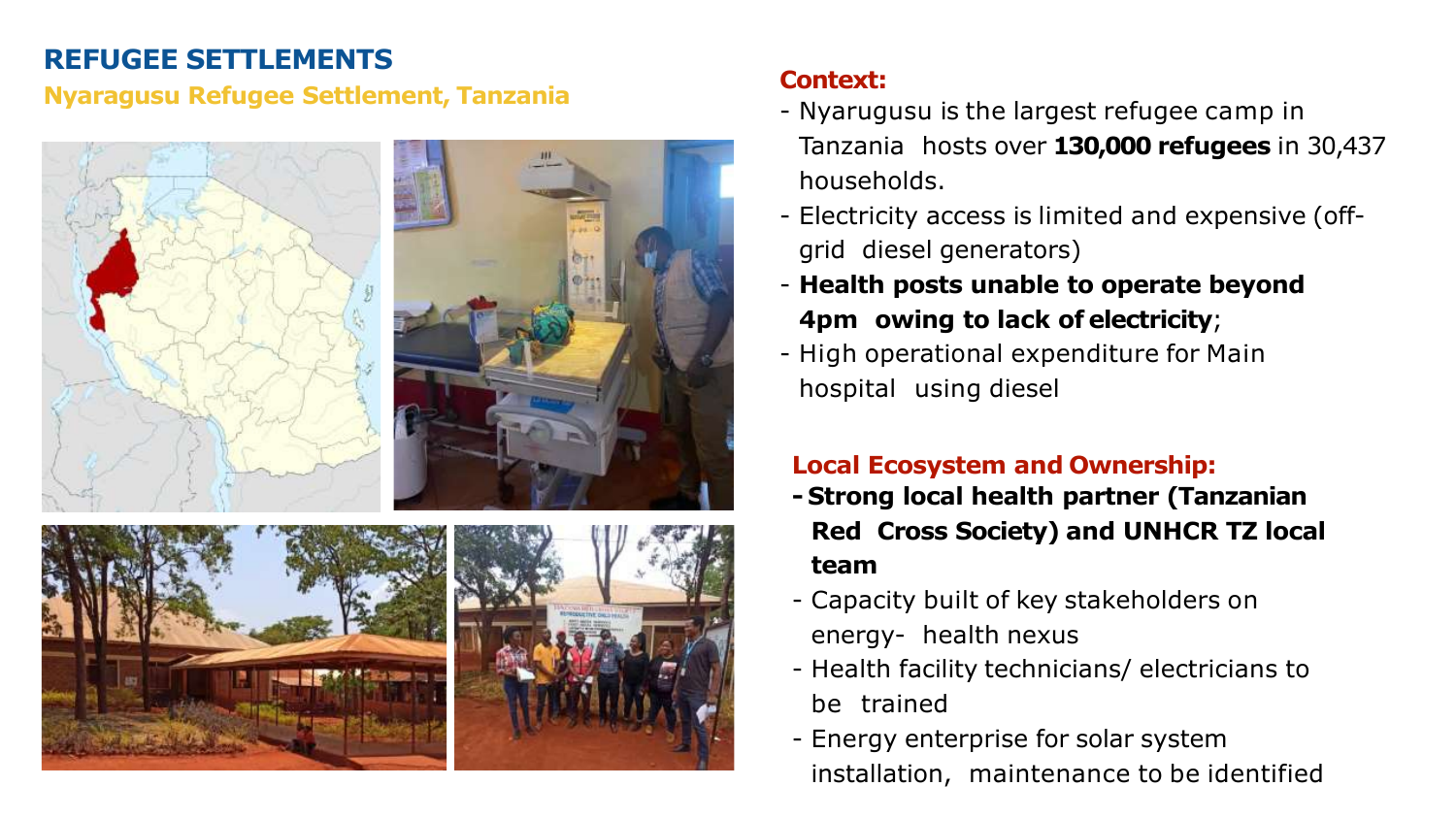#### **INTERNAL DISPLACEMENT CAMP**

#### **Cattle Camp in Maharashtra,India**





#### **Context:**

- Mann Deshi Foundation from January 1,2019 started a cattle camp which became home to around **9000 animals and 1800farmers**
- **Transitionary in nature**, the camp location suddenly saw a sudden surge in power requirements
- High operations costs for the camp**primarily dependent on dirty fuels**

#### **Local Ecosystem and Ownership:**

- The energy requirements were divided into two- consumptive and other that has productive use applications- leading to financial models accordingly
- **- Community Lights, Portable Lights for Farmers, Fodder Chopping Machines, Milking Machines, Mobile Charging Stations, Solar for official use, Anganwadi and health centre**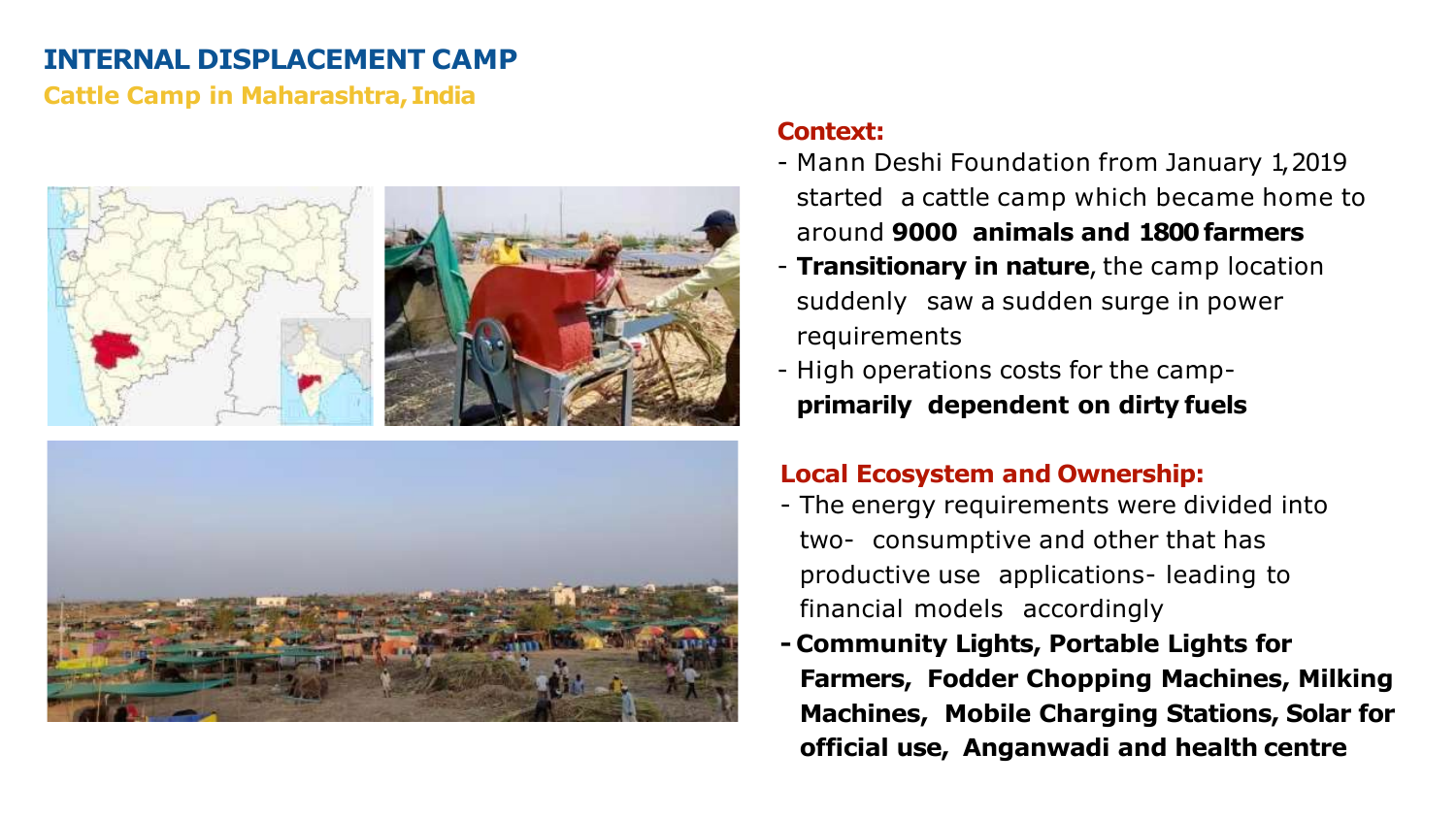#### **INTERNAL DISPLACEMENT (Disaster affected)**

**Jamkhandi community, Karnataka, India**







#### **Context:**

- Agricultural labourers; Dairy is the main occupation
- Socially- vulnerable community historically
- Flooding every year for 30 days + Heat stress during summer
- Damage to houses and livestock
- Unreliable grid access

#### **Local Ecosystem:**

- **Solutions: Home Energy Systems, Improved Homes for Heat Stress, Solar for Livelihood Solutions- Tailoring, Flour Milling (Entrepreneur run Model for Community Needs)**
- Part Financing through local MFI-NGO (SEEDS) for all solutions
- Energy enterprise for maintenance, servicing
- Market linkage: Local community
- Micro- entrepreneur run businesses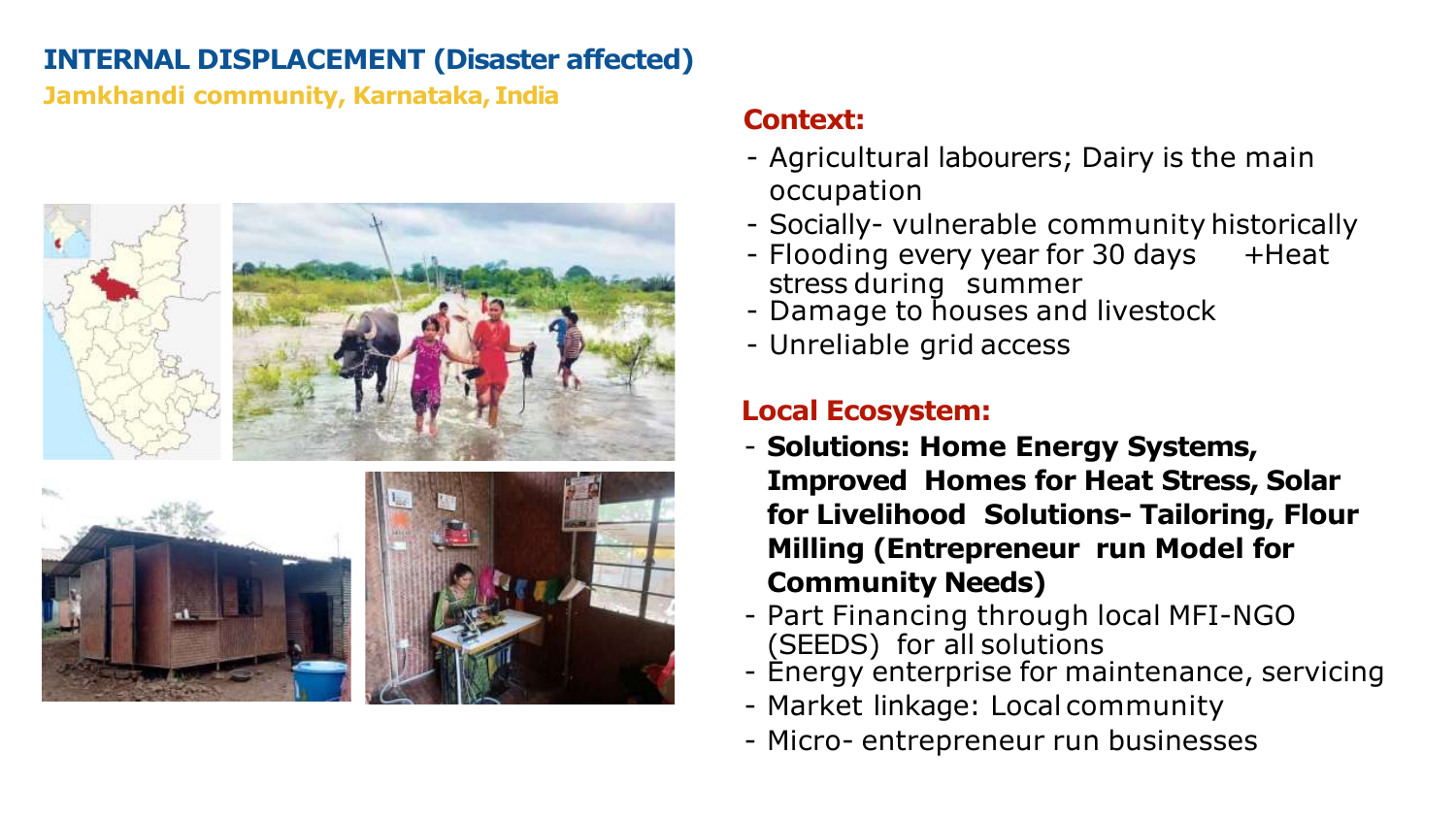#### **KEY TAKEAWAYS**

#### **Integration of Decentralised Renewable Energy in all ProgramDesigns:**

- Water Access
- Social Institution Planning: Health, Education
- Other Services

#### **Understanding Enabling Environment as per CommunityTypology:**

- Emergency
- Post Emergency
- Protracted

This can influence **ownership models** and **financial models**

**Holistic Assessments:** Meeting demands of host communities, along with communities facing humanitarian crisis

#### **Capacity Building:**

- Program Design
- Procurement Guidelines and System Design Guidelines
- Local Partnership / StakeholderMapping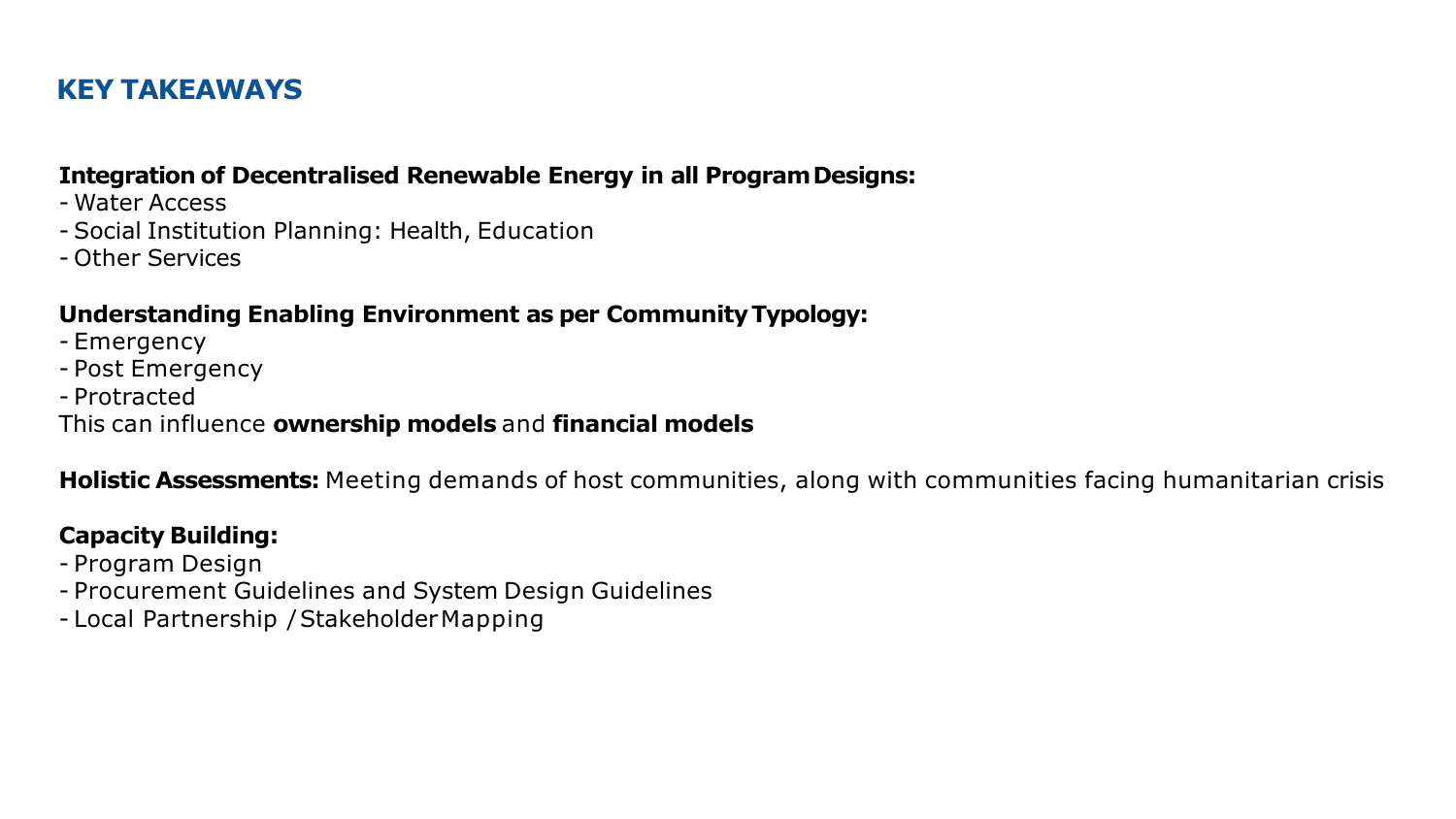#### About **SELCO Foundation**

#### **Since 2010**

- Inclusive innovation to meet end-user needs
- Incubation of local energy enterprises
- Institutionalization- working with partners across health, livelihoodsetc.
- District level, State level Programs (India)
- Nationallevel advocacy (India)
- Global Replication and Knowledge Sharing

#### **Reach out to us for further information, resources and support for DRE implementations**

**Rachita Misra** Associate Director, Knowledge and Advocacy [rachita@selcofoundation.org](mailto:rachita@selcofoundation.org)

**[www.selcofoundation.org](http://www.selcofoundation.org/) [info@selcofoundation.org](mailto:info@selcofoundation.org)**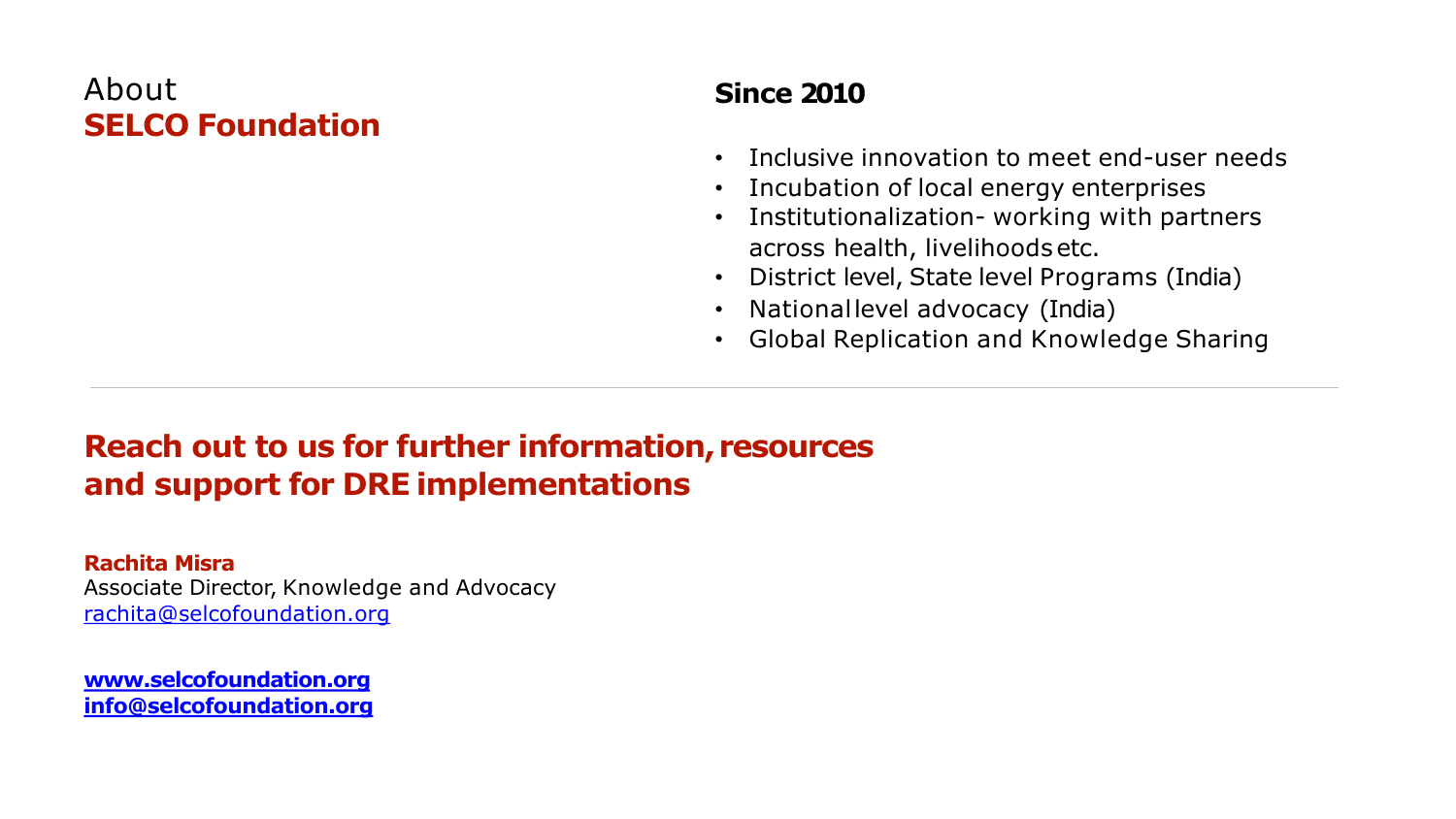

#### **Shaza Alrihawi**

**Global Refugee-led Network (GRN)**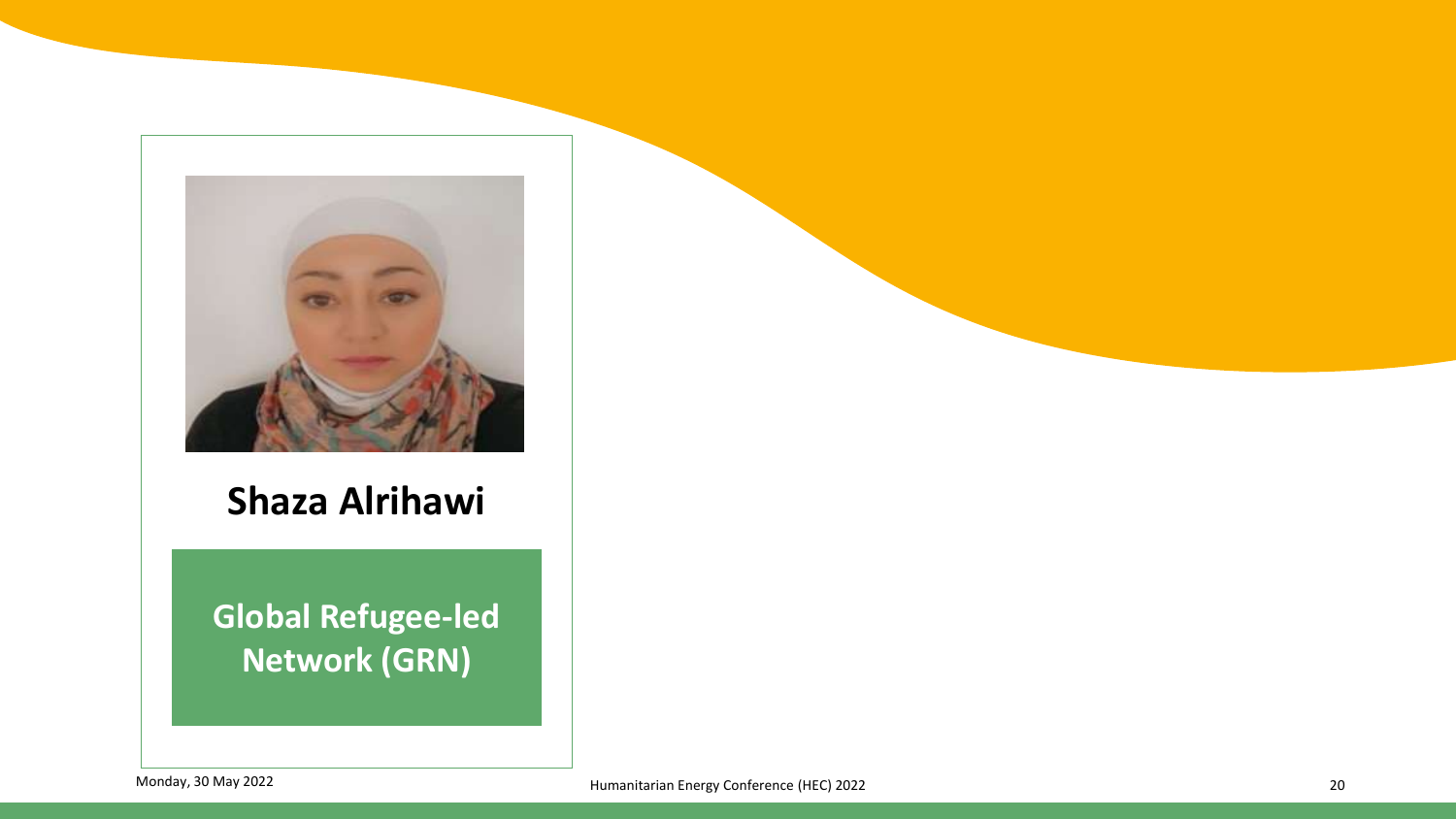

# Elements to consider for inclusive policies and recent work results

Session on Inclusive Policies and Enabling Environments for Energy Access Boris Heinz // Hudara // Technische Universität Berlin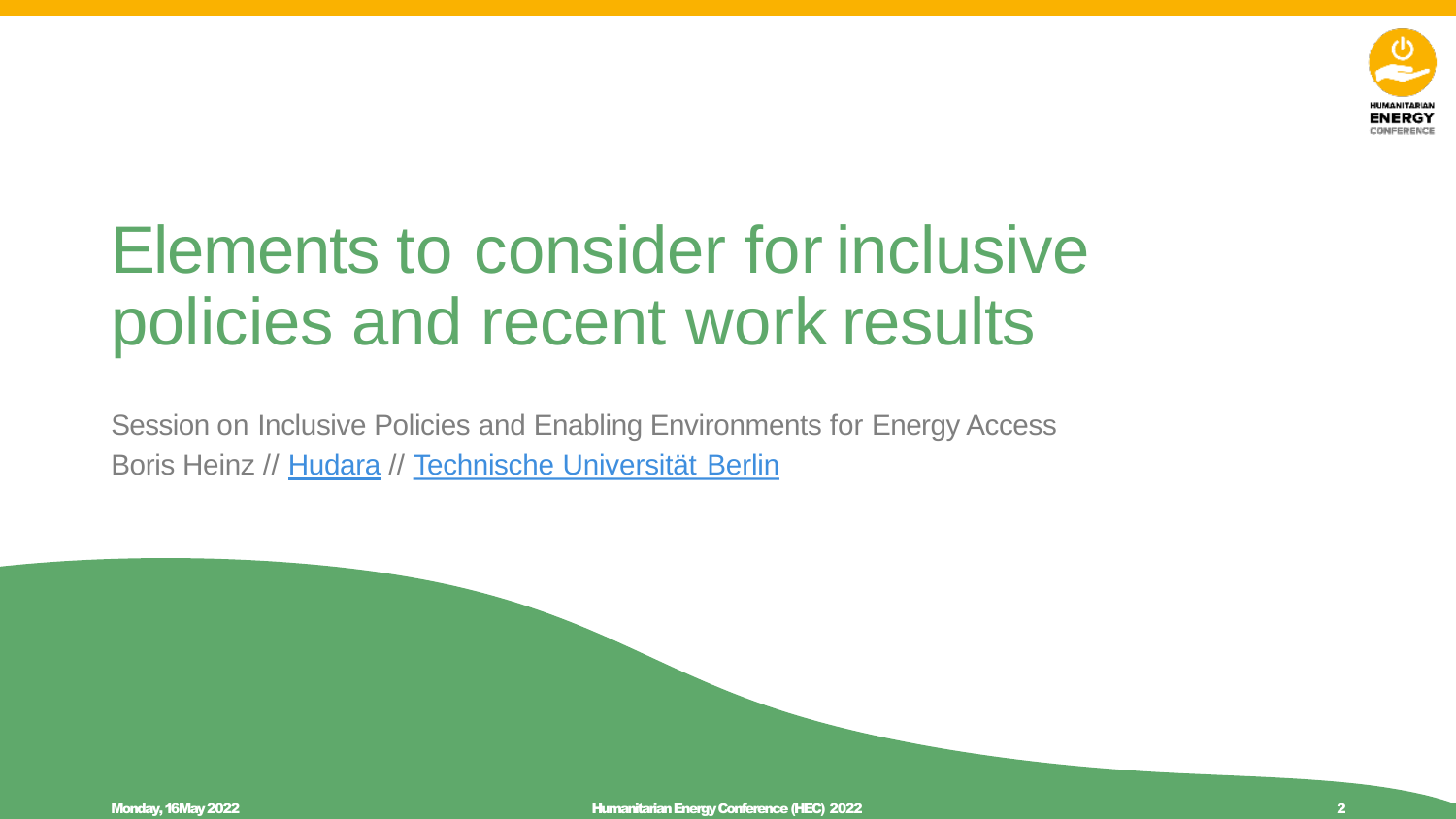### Considerations for inclusive policies



(HH)

En erg

Protectio n

 $\Join$ 

energy solution on protection

**ENERGY** CONFERENCI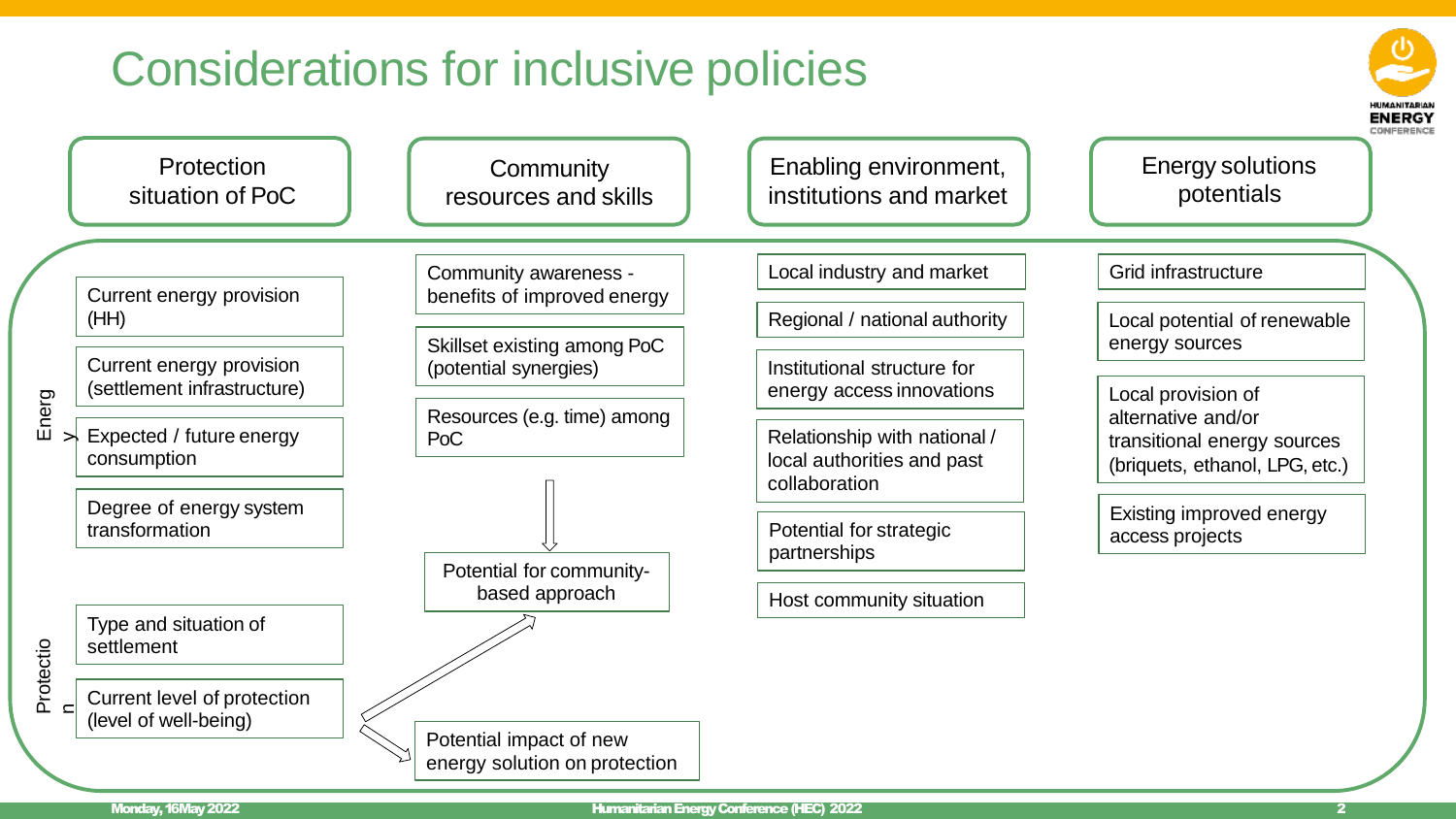### Energy program activities with relevance to displaced

CONFERENCI

Active and planned energy programs with thematic relevance for displacement context in 25 countries and by the actors ADB // AFD // AfDB // GIZ // IFC // KfW // USAID // WB

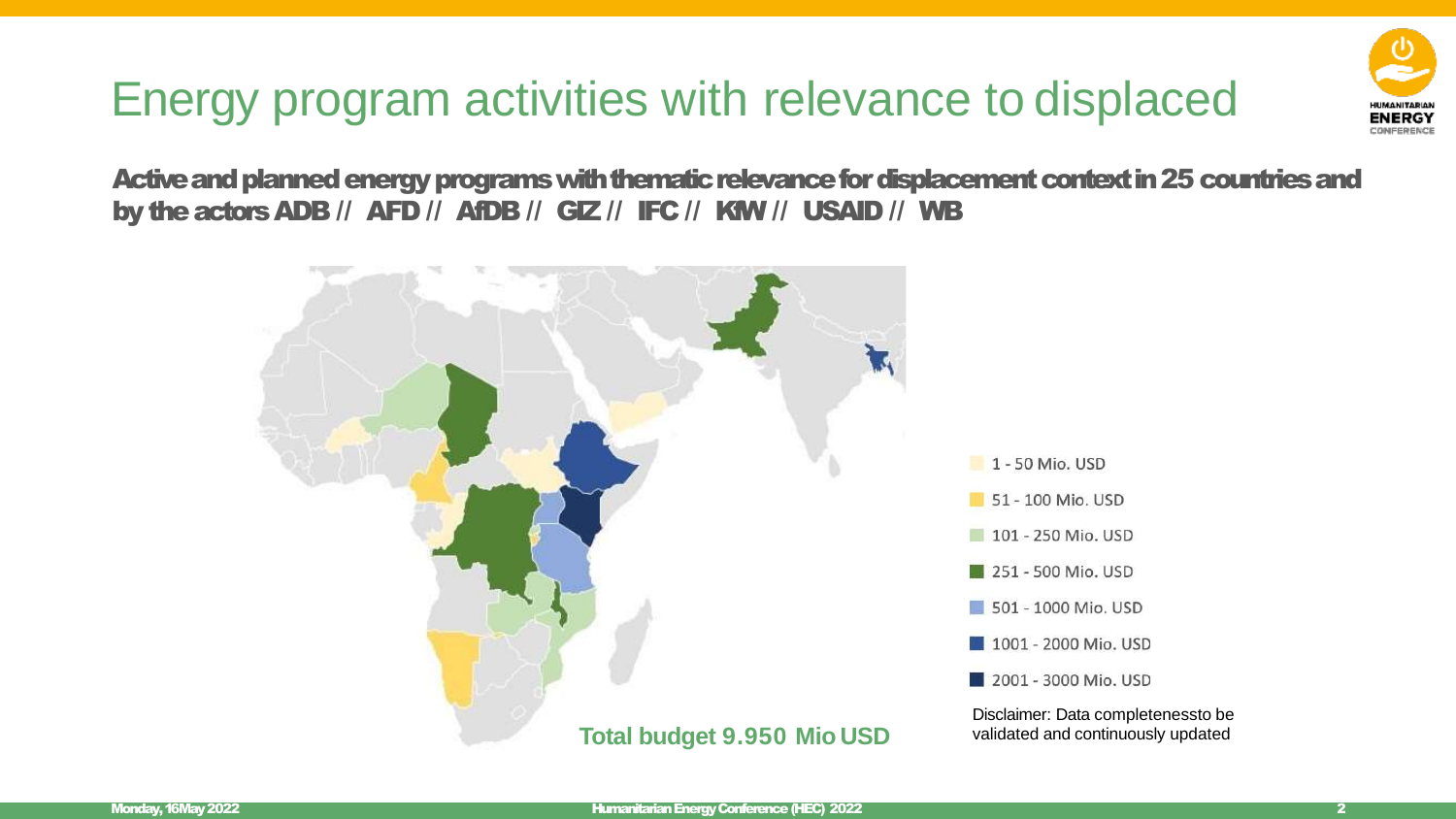### Energy program activities by topic



#### Cooking programs total of Mio. USD 42



#### Energy access programs total of Mio. USD 3,364



#### Electricity access programs total of Mio. USD 6,545

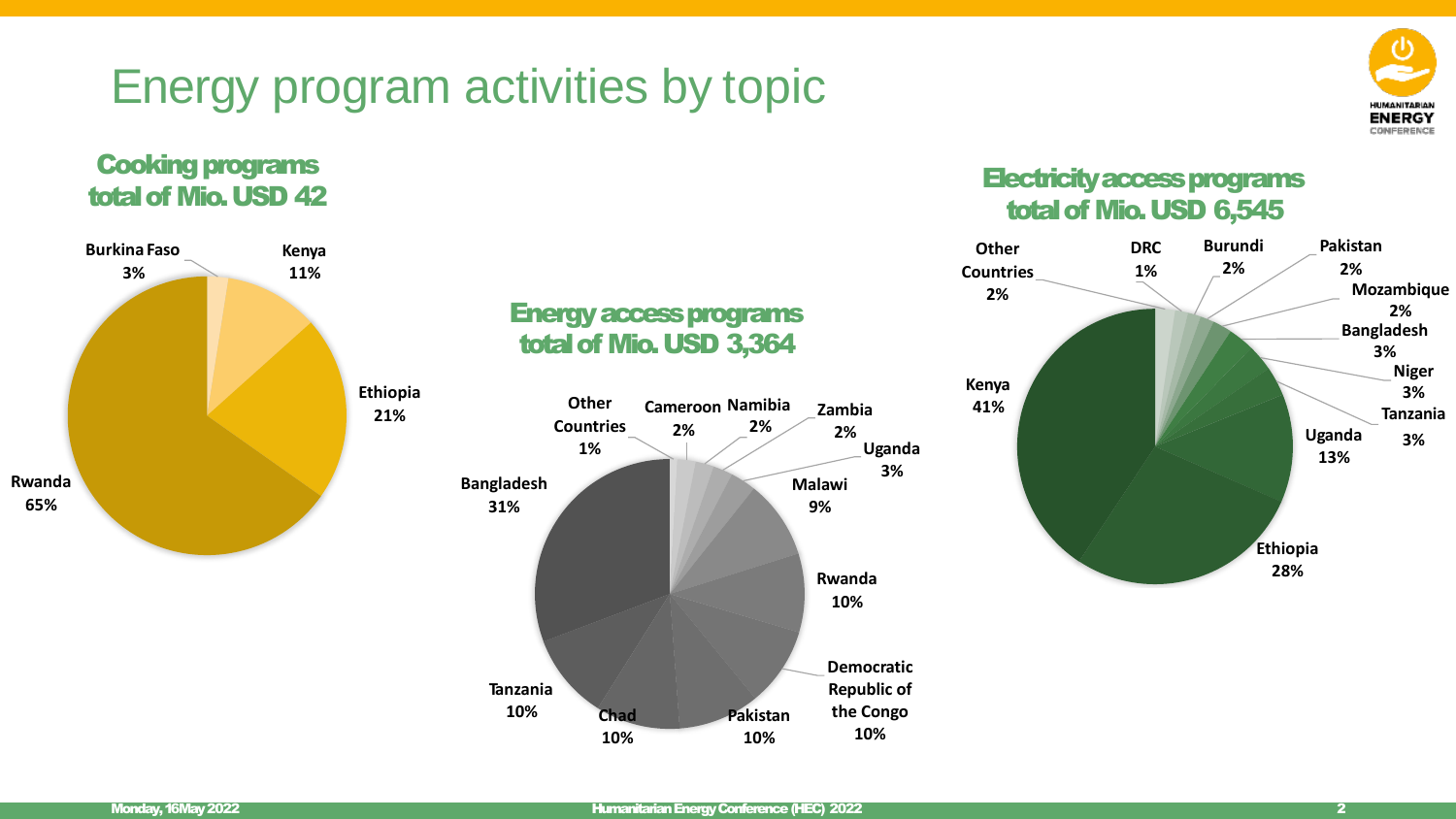### Biomass dependency for cooking and enabling country policies for clean cooking



Refugees and displaced dependent on biomass from UN OCHA Moving Energy Initiative (2018) // Country policy support for clean cooking from World Bank RISE (2019)

LIMANITADIAN **ENERGY** CONFERENCE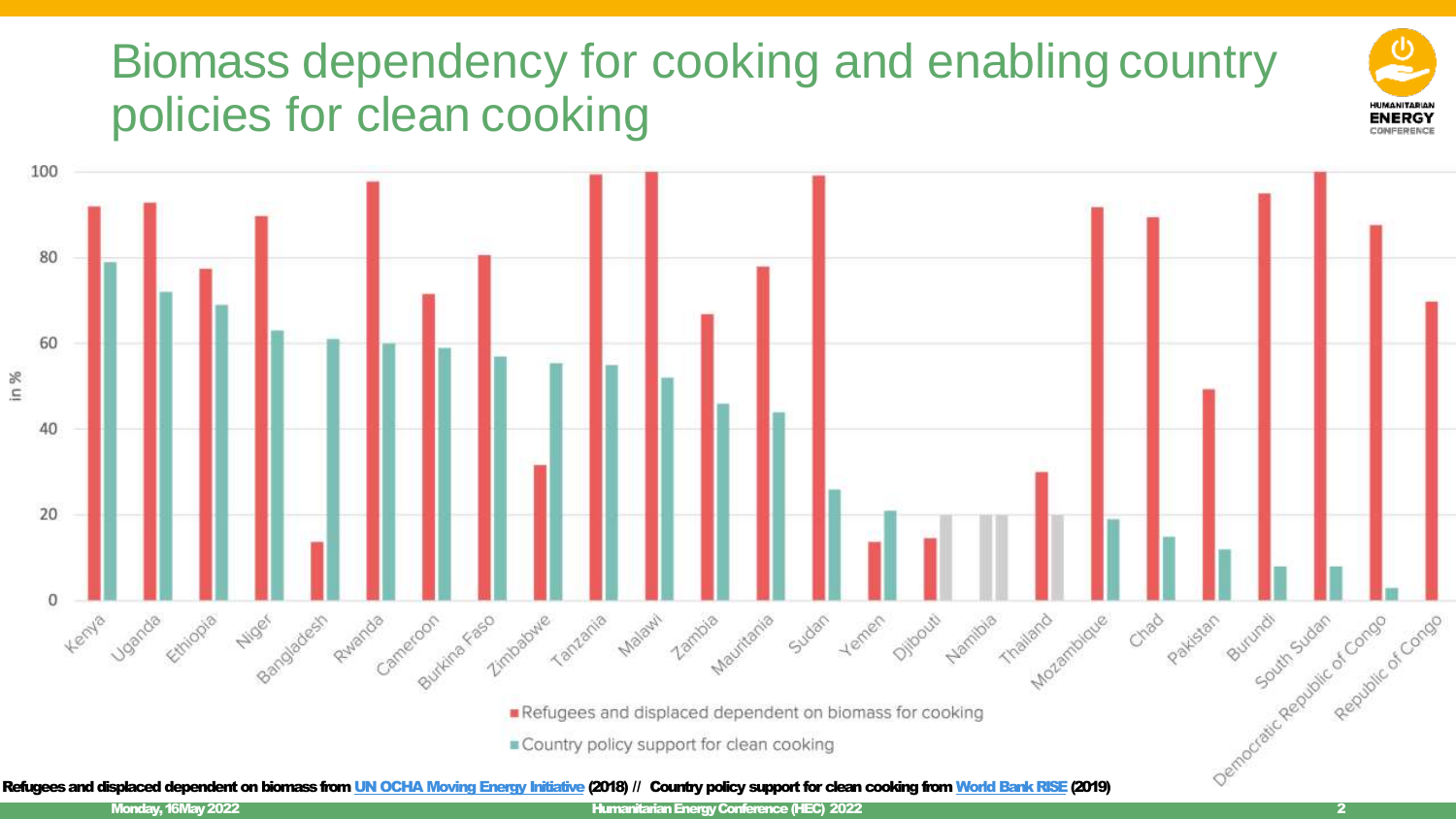

### Thank you for your attention

Prof. Dr. Boris Heinz

Head of

Programme

at Hudara // [www.hudara.org](http://www.hudara.org/)

Professor of Community Energy and Adaptation to Climate Change at Technische Universität Berlin // [www.tu.berlin/en/ceacc/](http://www.tu.berlin/en/ceacc/)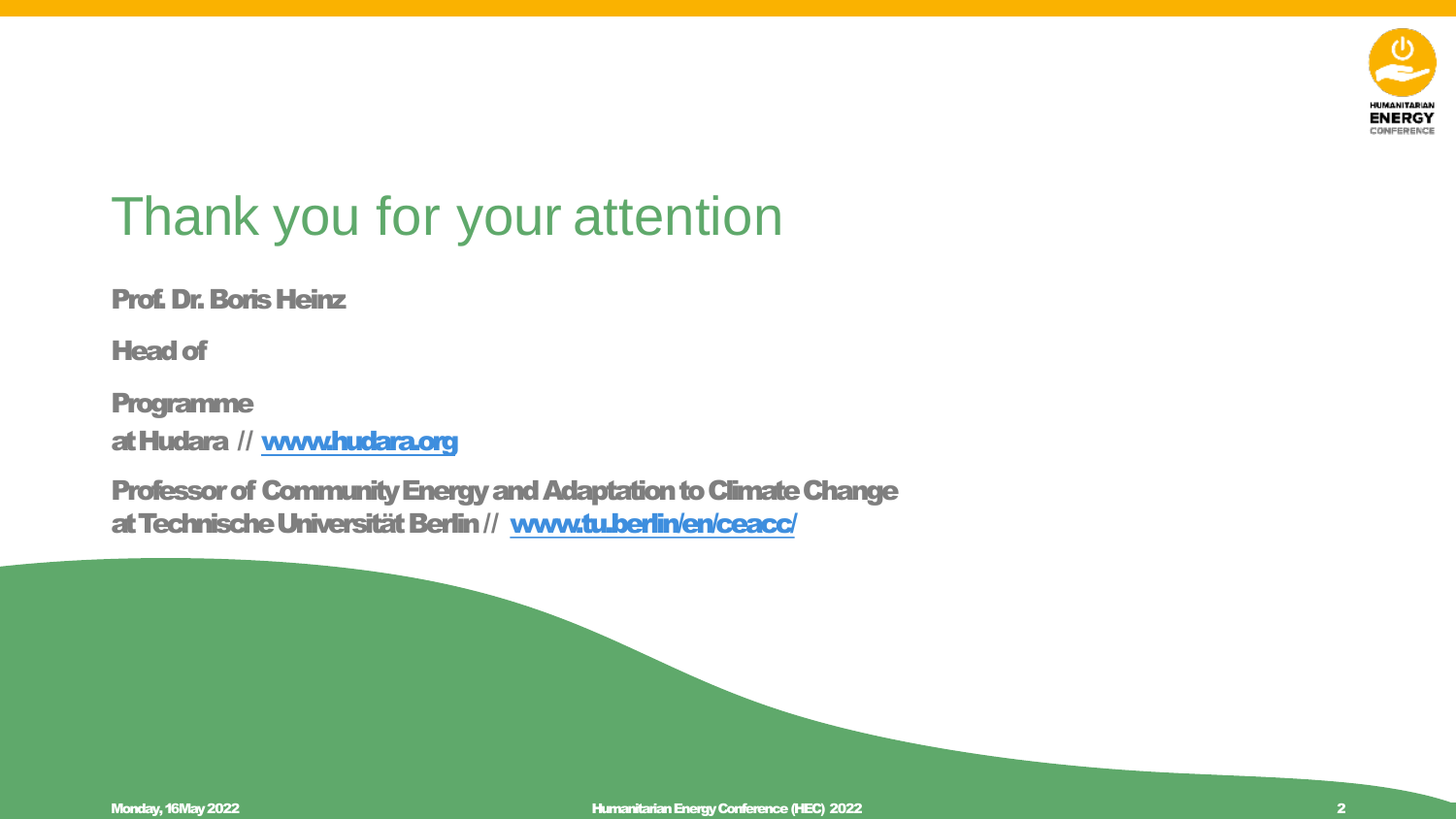# Panel Discussion





**Ministry of Tourism, Culture, Environment, Energy and Natural Resources, County Government of Turkana** 



**Ministry of Energy and Mineral Development of Uganda**  Michael Abimbisibwe



Rachita Misra

**SELCO Foundation** 





**Technische Universität Berlin**